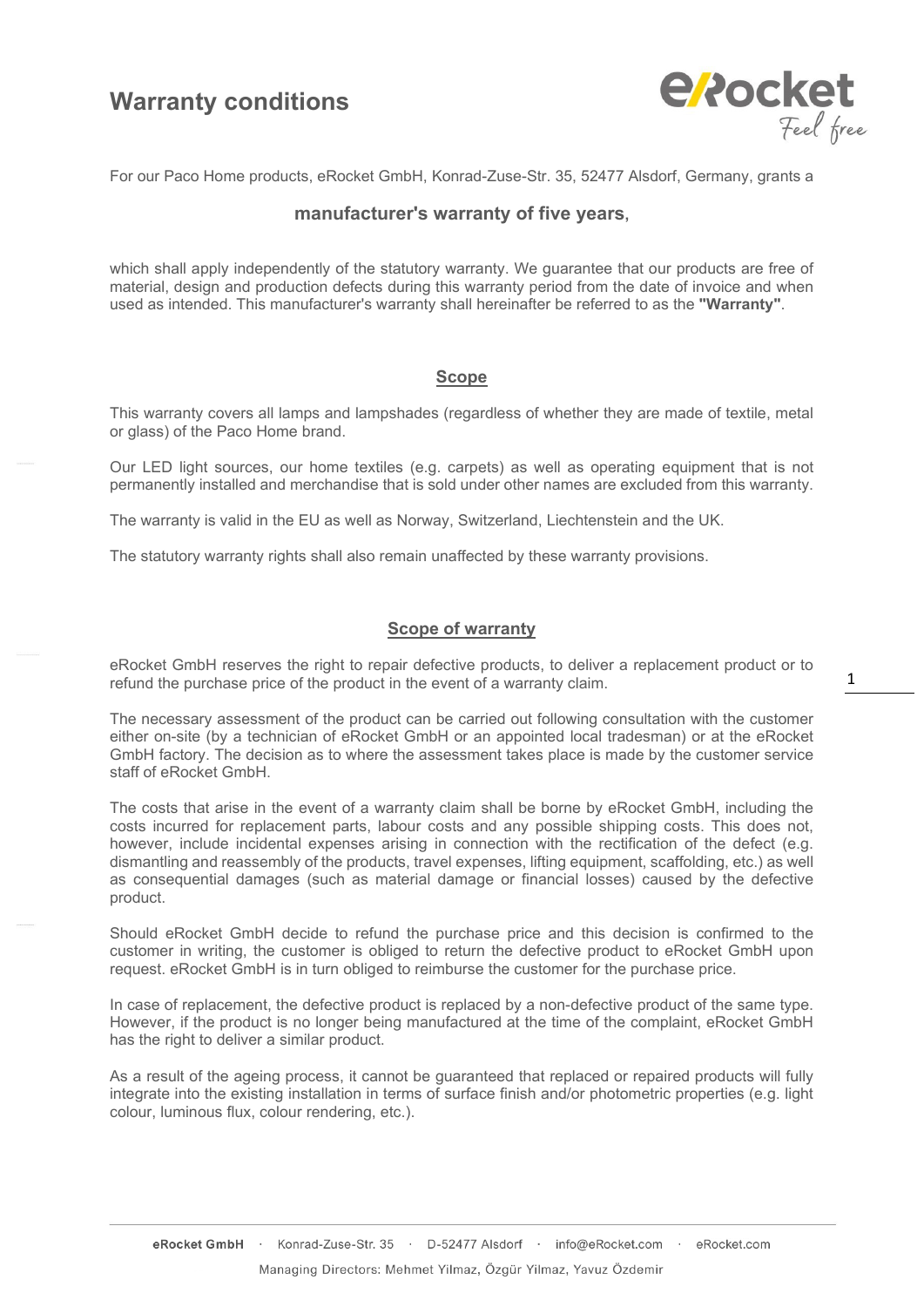## **Warranty conditions**



## **Warranty conditions**

The warranty is only valid if all of the following conditions are verifiably met:

- The product has been professionally installed and commissioned (by a specialist) under the technical specifications provided by eRocket GmbH (intended use) and the use of the accompanying installation instructions.
- The installation and commissioning have been carried out in compliance with the applicable laws, regulations and codes.
- The product has not been operated outside the limit values (such as mains voltage, frequency, ambient temperature, etc.) specified by eRocket GmbH in the product documentation (e.g. assembly instructions, data sheet, type plates, etc.).
- No modifications of any kind have been made to the product that deviate from the delivery condition. However, modifications that have been carried out by a specialist under the instructions of eRocket GmbH are excluded from this condition.
- Regular maintenance and cleaning of the product has been carried out in accordance with the specifications of eRocket GmbH (accompanying assembly instructions).
- The product has not been exposed to any mechanical or chemical loads that are not in line with the intended use and which are generally known to impair the functionality of the lamp (e.g. vandalism, aggressive cleaning agents, extreme environmental conditions, such as sea or desert influences, etc.).

### **Warranty exclusions**

The following are excluded from this warranty:

- Damages that have no effect on the functionality of the product (such as scratches, cracks, dents, etc.).
- Transport damages of any kind.
- Declines in luminous flux and colour shifts of LED modules caused by ageing (state of the art).
- Deviations in luminous flux and power within ± 10% (tolerance) for new LED products.
- Damages caused by incorrect or improper use (e.g. insufficient maintenance or cleaning, operation outside the parameters specified in the product specifications, etc.).
- Failure of wearing parts (e.g. seals) and fragile parts (e.g. glass and lamps) that fail as a result of breakage or external mechanical influences.
- Damages caused by force majeure or natural disasters (e.g. fires, frost damage, flooding, etc.)
- Damages rectified within the scope of the warranty, which have been remedied by replacement, repair or price reduction.

#### **Processing**

Once the warranty period has expired, the customer must report any warranty claims within 30 days of discovering defects, insofar as this occurs within the warranty period.

It is up to the customer to prove that the warranty period has not been exceeded (presentation of the invoice or delivery receipt). If the customer is unable to provide any proof at all, eRocket GmbH is entitled to accept the date of manufacture instead of the invoice date.